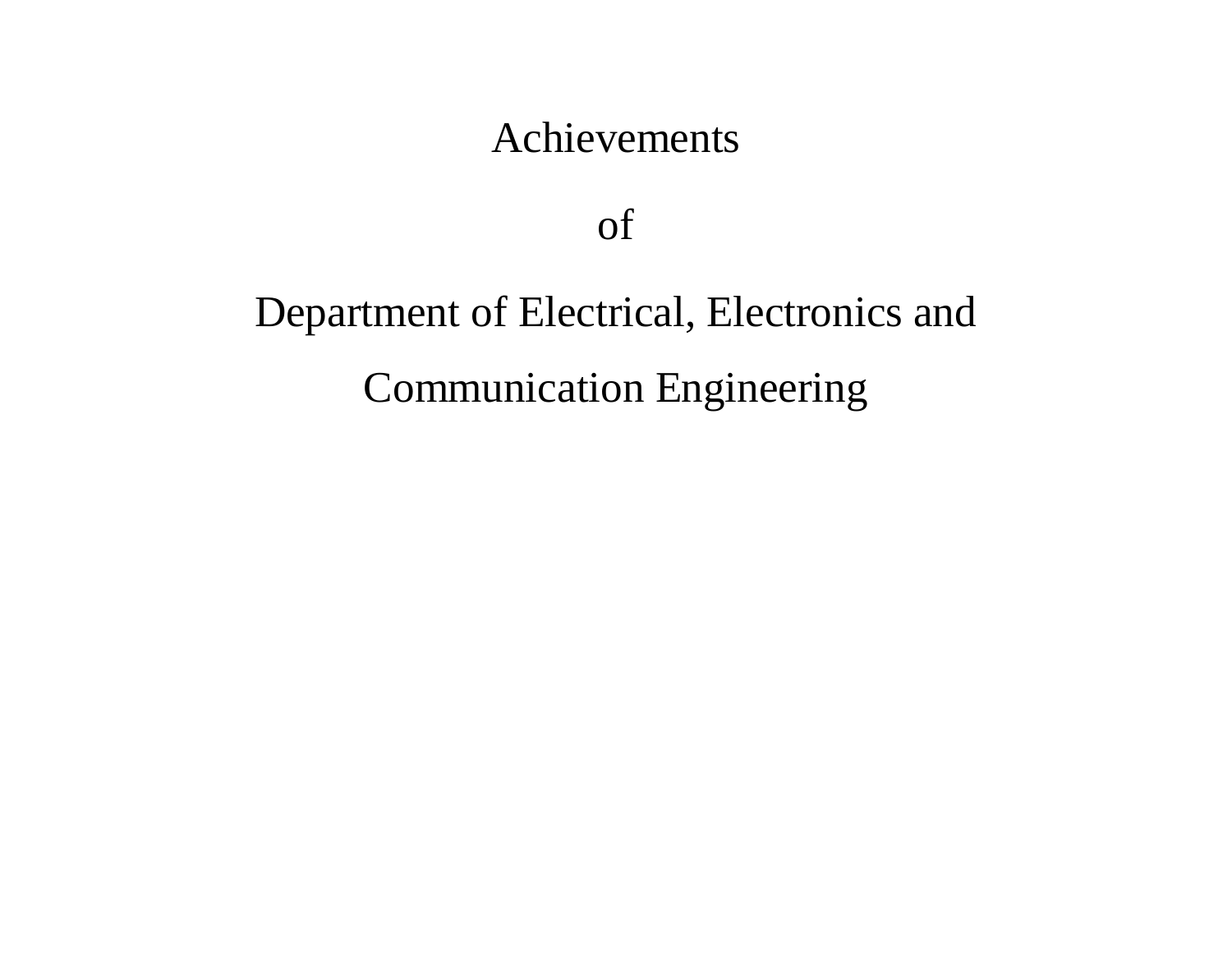## Awards and Recognition of the Faculty members

| Sl.            |                        |                                                        |                                    |                         |                        |
|----------------|------------------------|--------------------------------------------------------|------------------------------------|-------------------------|------------------------|
| N <sub>0</sub> | Name of<br>the Faculty | <b>Particulars</b>                                     | <b>Event</b>                       | <b>Organized By</b>     | <b>Month</b><br>& Year |
|                | Dr. Gitanjali          |                                                        |                                    | Amity University, Dubai |                        |
|                | Mehta                  | Member of Technical Committee                          | ICCAKM - 2020                      | Campus                  | $Jan-20$               |
|                | Dr. D.                 |                                                        |                                    |                         |                        |
|                | Gnana Jeba             |                                                        |                                    | GU and NPTI (Govt. of   |                        |
| $\overline{2}$ | Das                    | Track Chair (VLSI)                                     | <b>ICEEE 2020</b>                  | India)                  | Feb-20                 |
|                | Dr. O. Jeba            |                                                        |                                    | GU and NPTI (Govt. of   |                        |
| 3              | Shiney                 | <b>Track Chair (Signal Processing)</b>                 | <b>ICEEE 2020</b>                  | India)                  | Feb-20                 |
|                | Dr. Rohit              |                                                        |                                    | Shriram Murti Memorial  |                        |
| 4              | Tripathi               | <b>Invited Talk</b>                                    | SOLARIS <sub>2020</sub>            | University, Lucknow     | Feb-20                 |
|                | Dr. Sheetla            | Reviewer, International Journal of Electrical          |                                    |                         |                        |
| 5              | Prasad                 | Power and Energy Systems                               |                                    |                         | $Jun-20$               |
|                | Dr. Sheetla            |                                                        | National Webinar (Recent Trends in |                         |                        |
| 6              | Prasad                 | <b>Organizing Committee Member</b>                     | Power Systems & Cyber Security)    | Galgotias University    | $Jul-20$               |
|                | Dr. Moh'd              |                                                        |                                    |                         |                        |
|                | Rashid                 |                                                        | National Webinar (Recent Trends in |                         |                        |
| 7              | Ansari<br>Dr. Sheetla  | <b>Organizing Committee Member</b>                     | Power Systems & Cyber Security)    | Galgotias University    | Jul-20                 |
| 8              | Prasad                 | Research and Innovation Award, Galgotias<br>University |                                    |                         | 2020                   |
|                |                        |                                                        |                                    | G L Bajaj Institute of  |                        |
|                | Dr. B.                 |                                                        |                                    | Technology and          |                        |
| 9              | Mohapatra              | <b>Session Chair</b>                                   | MEDCOM 2020                        | Management              | 2020                   |
|                | Dr. Usha               |                                                        |                                    |                         |                        |
| 10             | Chauhan                | <b>Advisory Member</b>                                 | <b>SMARTCOM 2020</b>               |                         | 2020                   |
|                | Dr. Rohit              | Research and Innovation Award, Galgotias               |                                    |                         |                        |
| 11             | Tripathi               | University                                             | $\overline{\phantom{0}}$           |                         | 2020                   |
|                | Dr. Sheetla            |                                                        |                                    |                         |                        |
| 12             | Prasad                 | Reviewer, ISA Transactions                             |                                    |                         | Feb-19                 |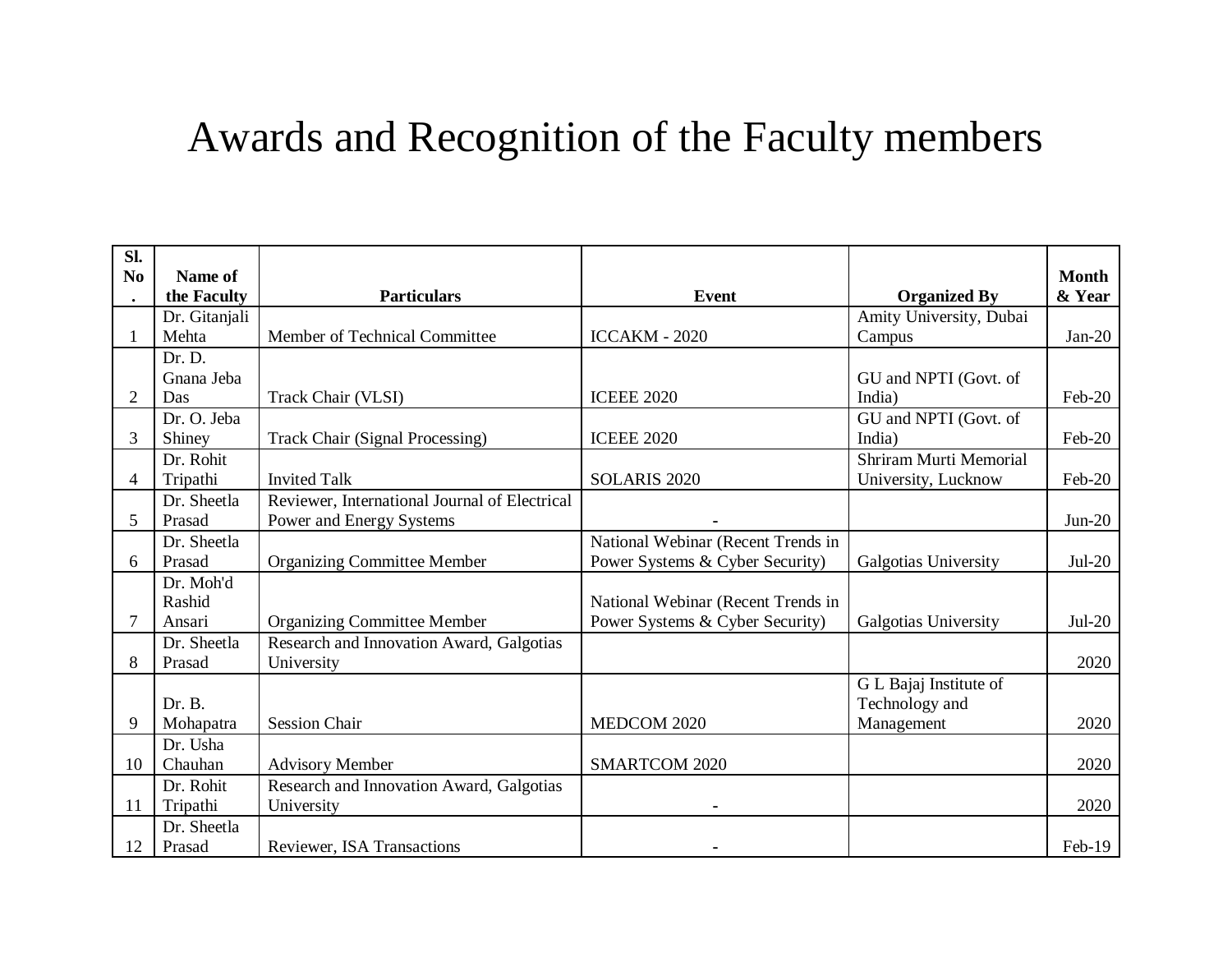|    | Dr. Gitanjali |                                           |                   | Amity University,    |          |
|----|---------------|-------------------------------------------|-------------------|----------------------|----------|
| 13 | Mehta         | Member of Technical Committee             | ICACTM - 2019     | <b>London Campus</b> | Apr-19   |
|    | Dr. Rohit     |                                           |                   |                      |          |
| 14 | Tripathi      | Technical program Committee Member        | <b>GUCON 2019</b> | Galgotias University | $Sep-19$ |
|    | Dr. Yogesh    |                                           |                   |                      |          |
| 15 | Kumar         | <b>Session Chair</b>                      | <b>GUCON 2019</b> | Galgotias University | $Sep-19$ |
|    | Dr. Yogesh    |                                           |                   |                      |          |
| 16 | Kumar         | <b>Technical Committee Member</b>         | <b>GUCON 2019</b> | Galgotias University | $Sep-19$ |
|    | Mr. Lokesh    |                                           |                   |                      |          |
| 17 | Garg          | Core organizing Committee Member          | <b>GUCON 2019</b> | Galgotias University | $Sep-19$ |
|    | Dr. Gitanjali |                                           |                   |                      |          |
| 18 | Mehta         | Member of Core Organizing Committee       | <b>GUCON 2019</b> | Galgotias University | $Sep-19$ |
|    | Dr. B.        | Ph. D. Thesis Evaluator / Examiner, Jain  |                   |                      |          |
| 19 | Mohapatra     | University, Bangalore                     |                   |                      | 2019     |
|    | Dr. Rohit     | Research and Innovation Award, Galgotias  |                   |                      |          |
| 20 | Tripathi      | University                                |                   |                      | 2019     |
|    | Dr. Sheetla   | Research and Innovation Award, Galgotias  |                   |                      |          |
| 21 | Prasad        | University                                |                   |                      | 2019     |
|    | Dr. Shagufta  |                                           |                   | Delhi Technological  |          |
| 22 | Khan          | Commendable Research Award                |                   | University           | 2019     |
|    | Dr. Rohit     | Reviewer, Energy Conversion and           |                   |                      |          |
| 23 | Tripathi      | Management                                |                   |                      | Feb-18   |
|    | Dr. Rohit     |                                           |                   |                      |          |
| 24 | Tripathi      | Reviewer, Renewable Energy                |                   |                      | $Jun-18$ |
|    | Dr. Gitanjali |                                           |                   |                      |          |
| 25 | Mehta         | <b>Session Chair</b>                      | <b>GUCON 2018</b> | Galgotias University | $Sep-18$ |
|    | Dr. Rohit     |                                           |                   |                      |          |
| 26 | Tripathi      | <b>Technical program Committee Member</b> | <b>GUCON 2018</b> | Galgotias University | $Sep-18$ |
|    | Dr. B.        |                                           |                   |                      |          |
| 27 | Mohapatra     | <b>Session Chair</b>                      | <b>GUCON 2018</b> | Galgotias University | $Sep-18$ |
|    | Dr. Usha      |                                           |                   |                      |          |
| 28 | Chauhan       | <b>Session Chair</b>                      | <b>GUCON 2018</b> | Galgotias University | $Sep-18$ |
|    | Dr. D.        |                                           |                   |                      |          |
|    | Gnana Jeba    |                                           |                   |                      |          |
| 29 | Das           | <b>Session Chair</b>                      | <b>GUCON 2019</b> | Galgotias University | $Sep-18$ |
|    | Dr. B.        |                                           |                   |                      |          |
| 30 | Mohapatra     | Best Paper Award                          | <b>GUCON 2018</b> | Galgotias University | $Sep-18$ |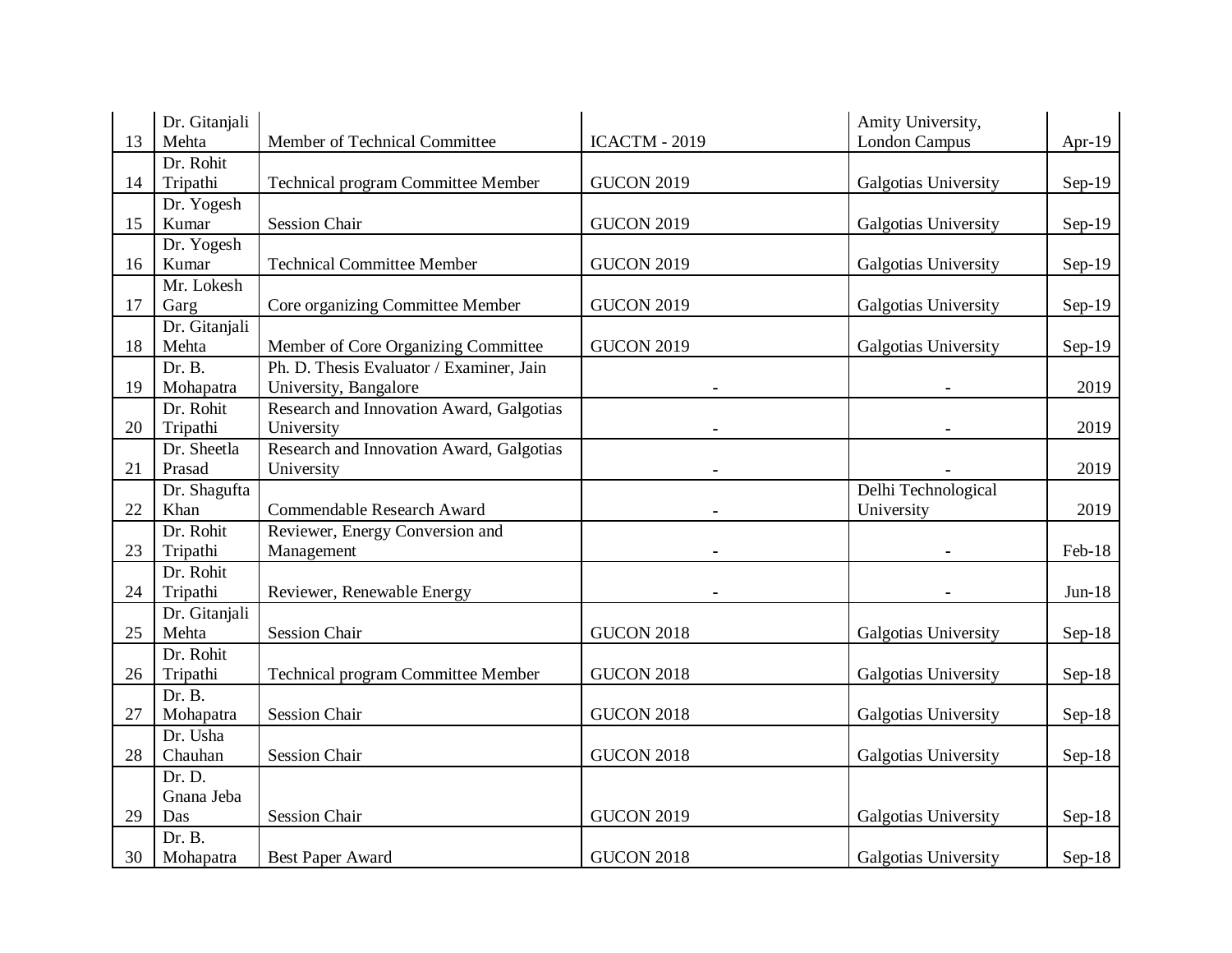|    | Dr. Gitanjali |                                               |                      |                         |           |
|----|---------------|-----------------------------------------------|----------------------|-------------------------|-----------|
| 31 | Mehta         | <b>Best Paper Award</b>                       | <b>GUCON 2018</b>    | Galgotias University    | $Sep-18$  |
|    | Dr. Gitanjali |                                               |                      |                         |           |
| 32 | Mehta         | <b>Session Chair</b>                          | <b>ICACE 2018</b>    | Amity University, Noida | $Oct-18$  |
|    |               | Editorial Board Membership, Journal of        |                      |                         |           |
|    | Dr. Rohit     | Management Science & Engineering              |                      |                         |           |
| 33 | Tripathi      | Research                                      |                      |                         | $Nov-18$  |
|    | Dr. Rohit     |                                               |                      |                         |           |
| 34 | Tripathi      | Editorial Board Membership, IJSGE             |                      |                         | $Dec-18$  |
|    | Dr. Gitanjali | Reviewer, International transactions on       |                      |                         |           |
| 35 | Mehta         | <b>Electrical Energy Systems</b>              |                      |                         | 2018      |
|    | Dr. Usha      |                                               |                      |                         |           |
| 36 | Chauhan       | <b>Session Chair</b>                          | <b>ACCN</b>          |                         | 2018      |
|    |               |                                               |                      | G L Bajaj Institute of  |           |
|    | Dr. B.        |                                               |                      | Technology and          |           |
| 37 | Mohapatra     | <b>Session Chair</b>                          | <b>PEEIC 2018</b>    | Management              | 2018      |
|    | Dr. Gitanjali | Invited Talk, (Title - Growth of Renewable    |                      |                         |           |
| 38 | Mehta         | Energy)                                       | <b>ICFTCAKM 2017</b> | Amity University, Noida | $Mar-17$  |
|    | Dr. Sheetla   | Reviewer, International Journal of Electrical |                      |                         |           |
| 39 | Prasad        | Power and Energy Systems                      |                      |                         | Aug- $17$ |
|    | Dr. Gitanjali | Reviewer, International transactions on       |                      |                         |           |
| 40 | Mehta         | <b>Electrical Energy Systems</b>              |                      |                         | 2017      |
|    | Dr. Rohit     |                                               |                      |                         |           |
| 41 | Tripathi      | Reviewer, Energy Strategy reviews             |                      |                         | $Dec-17$  |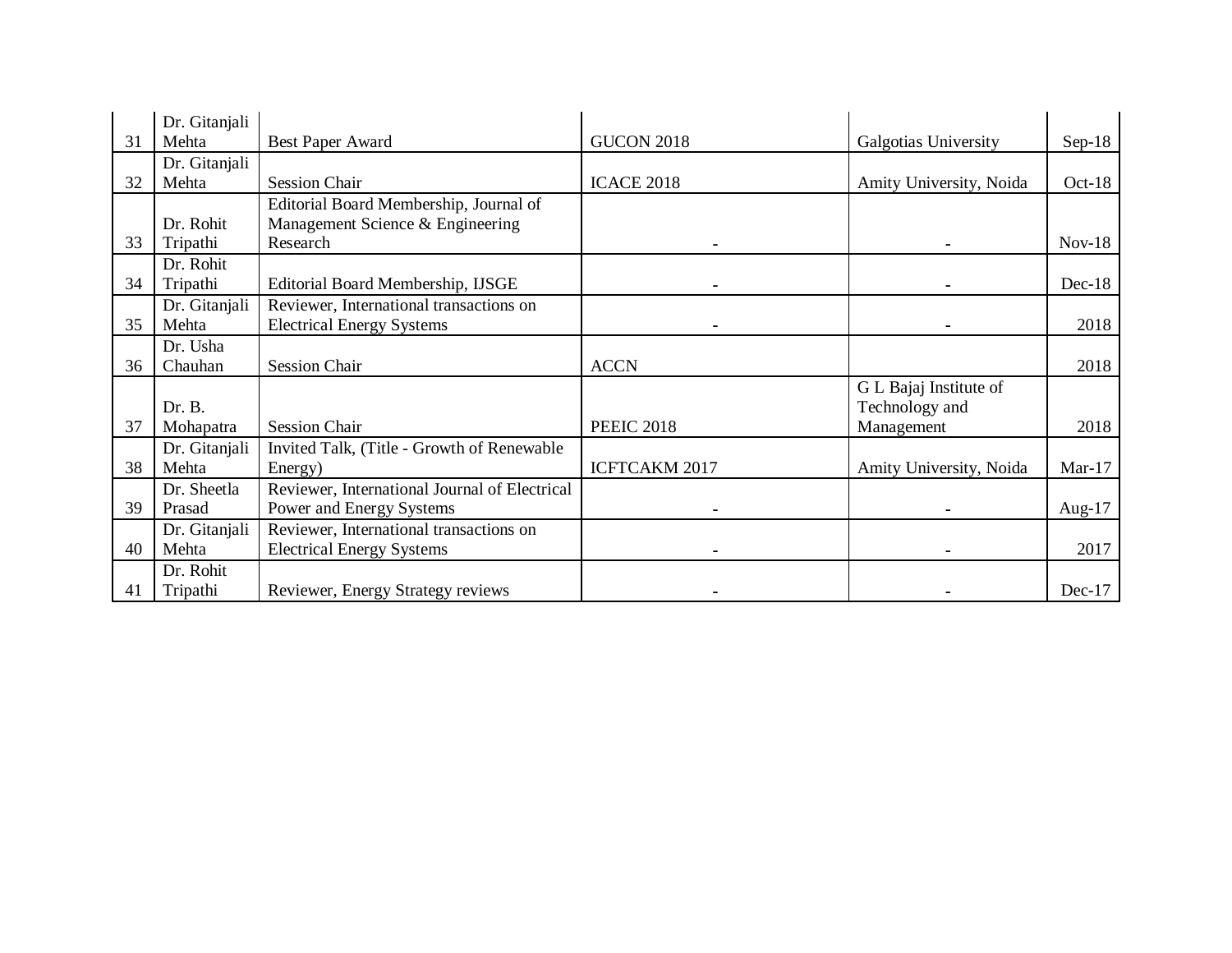#### Publication details of the faculty members

| <b>Year of Publication</b> | <b>Journal Publications</b> | <b>Conference Publications</b> | <b>Book Chapters</b> |
|----------------------------|-----------------------------|--------------------------------|----------------------|
| 2020                       | 56                          | 63                             |                      |
| 2019                       | 89                          | 22                             |                      |
| 2018                       | 60                          |                                |                      |
| 2017                       | 144                         |                                |                      |
| 2016                       |                             | $\overline{4}$                 |                      |
| 2015                       |                             | 16                             |                      |
| <b>Total</b>               | 366                         | 140                            |                      |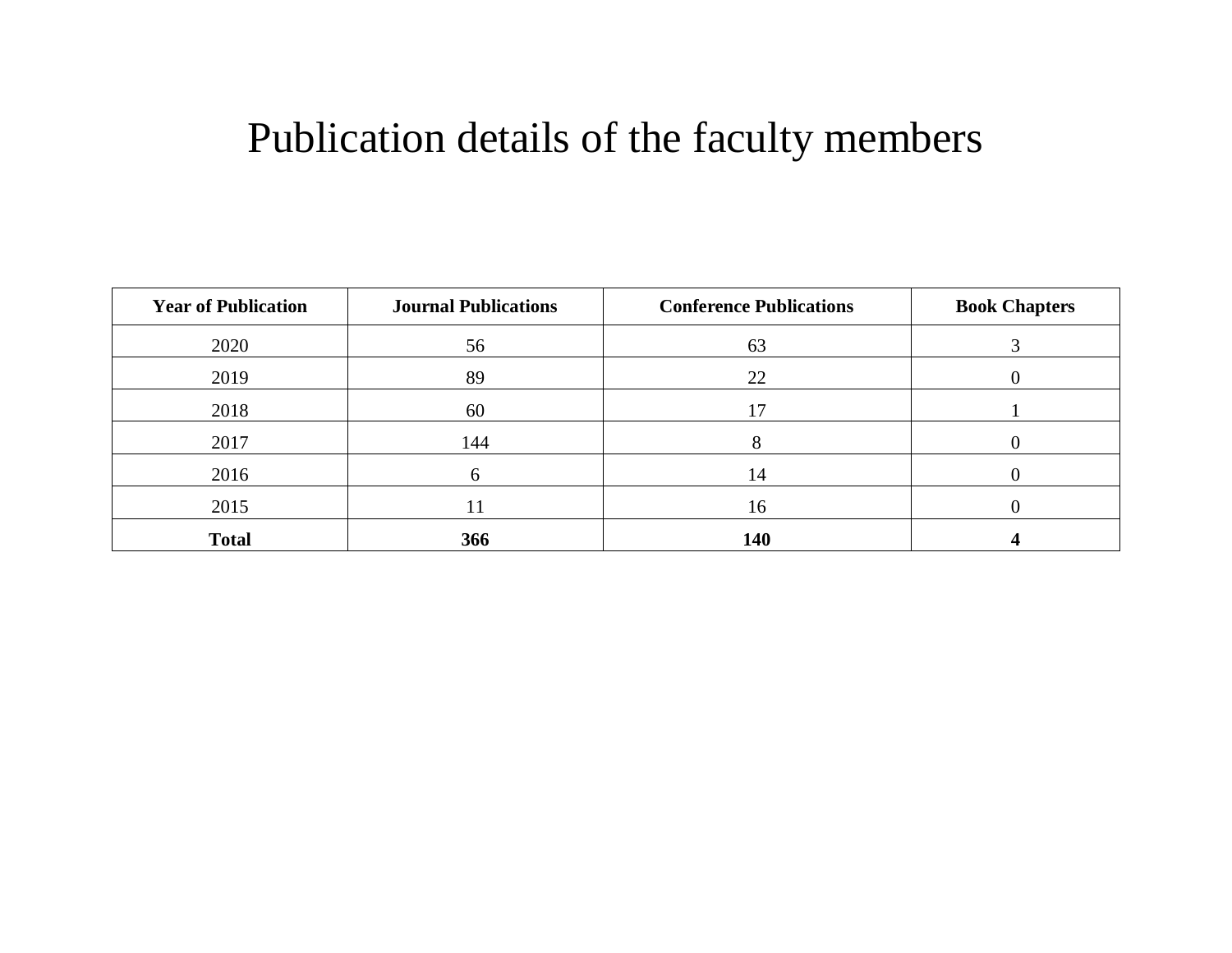## Some of the Patents Published

| S.NO           | Name of the<br>Patentor                        | <b>Patent Number</b> | Title of the patent                                                                                       | <b>Year of Award of</b><br>patent/Date of Filing | <b>PUBLISHED/FILED</b> |
|----------------|------------------------------------------------|----------------------|-----------------------------------------------------------------------------------------------------------|--------------------------------------------------|------------------------|
| $\mathbf{1}$   | Sheetla Prasad,<br>B. Mohapatra                | 201811013753         | <b>CHATTERING SUPRESSION SYSTEM AND</b><br>METHOD USING OBSERVER BASED NON-LINEAR<br>SLIDING MODE CONTROL | 43749                                            | Published              |
| $\overline{2}$ | <b>KRISHNAN</b><br>PRABU                       | 201911054656         | DRAINAGE POISON GAS DETECTION AND ALERTNESS                                                               | 31/12/2019                                       | Published              |
| 3              | Dr. Lokesh<br>Varshney                         | 201711042572         | <b>FREE ENERGY</b><br>MAGENTIC GENERATOR AND A METHOD OF<br>GENERATING ELECTRICAL/MECHANICAL POWER        | 31/05/2019                                       | Published              |
| 4              | Dr. Ruqaiya<br>Khanam                          | 201811007357         | A high-efficiency CMOS rectifier for implantable devices                                                  | 8/30/2019                                        | Published              |
| 5              | <b>SARVESH</b><br><b>KUMAR</b><br>SHARMA+ANKIT | 201811003366         | FOOD DETECTION SYSTEM AND A METHOD FOR THE<br>SAME                                                        | 8/2/2019                                         | Published              |
| 6              | Lokesh Varshney                                | 201811016712         | Maximum Power Generation in a Piezoelectric Device<br>Using a novel Strike Rate Method.                   | 11/8/2019                                        | Published              |
| $\overline{7}$ | Lokesh Varshney                                | 201811016713         | partial vibration dispersion effect on Piezoelectric<br>system                                            | 11/8/2019                                        | Published              |
| 8              | K Prabu                                        | 201841013603         | <b>Automated Road Line Marker</b>                                                                         | 11/5/2018                                        | Published              |